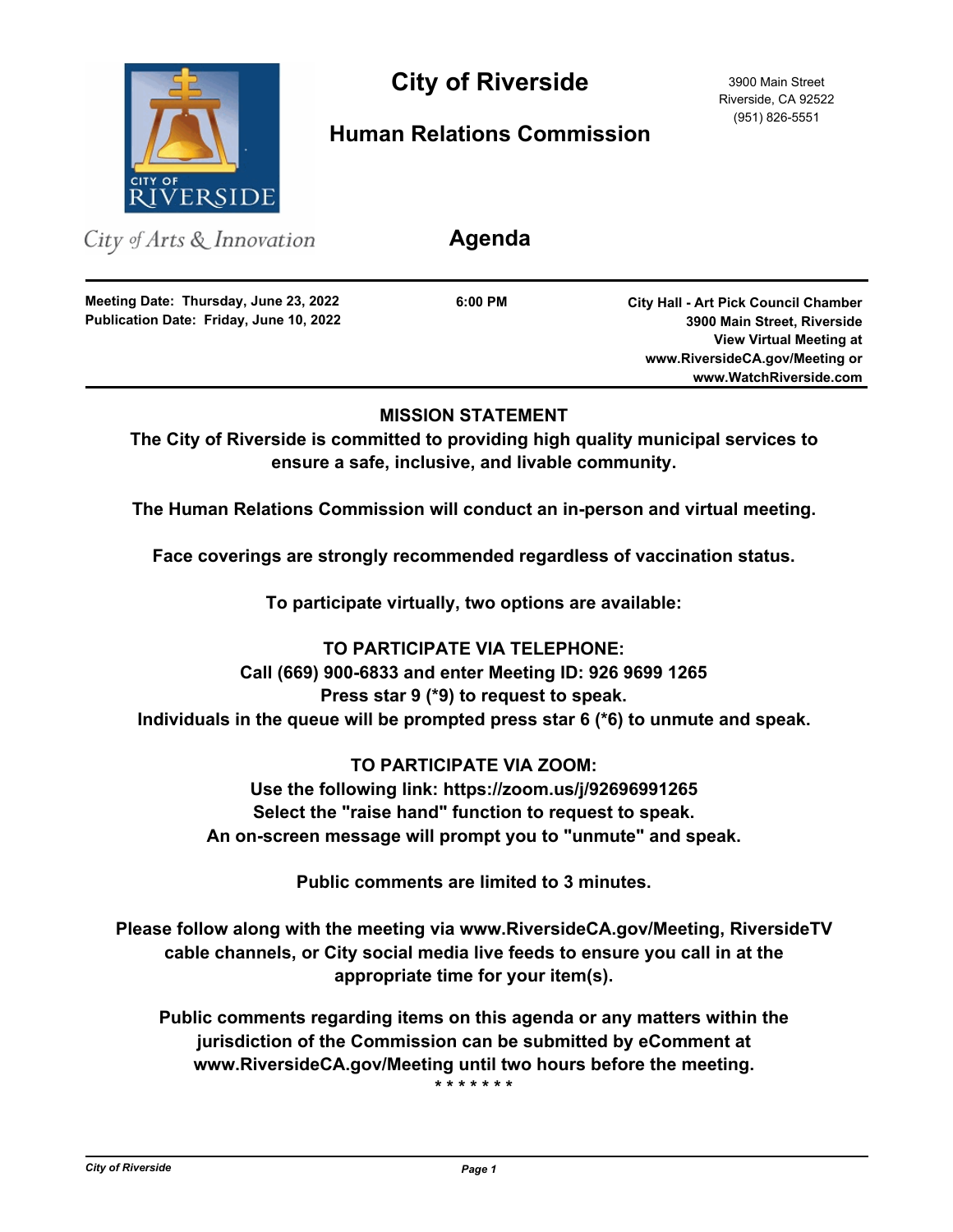**Pursuant to the City Council Meeting Rules adopted by Resolution No. 23618, members of all Boards and Commissions and the public are reminded that they must preserve order and decorum throughout the meeting. In that regard, members of all Boards and Commissions, as well as the public participants are advised that any delay or disruption in the proceedings or a refusal to obey the orders of the City Council, Boards and commissions, or their presiding officer constitutes a violation of these rules.**

**The City of Riverside is committed to fostering a respectful workplace that requires all employees and external stakeholders to embrace a culture of transparency and inclusivity. This includes acceptable behavior from everyone; a workplace that provides dignity, respect, and civility to our employees, customers, and the public they serve. City meetings should be a place where all members of our community feel safe and comfortable to participate. While there could be a high level of emotion associated with topics on this agenda, the City would like to set the expectation that all members of the public use language appropriate to a collaborative, professional, and respectful public environment.**

**The City is resolute in its commitment to eliminate any form of harassment, discrimination, or retaliation in the workplace. The City maintains a zero-tolerance policy for harassment, discrimination, and retaliation in compliance with new harassment and discrimination laws.**

**\* \* \* \* \* \* \***

*The City of Riverside's Human Relations Commission advocates for equal opportunity, justice, and access in the City to services and opportunities. The Commission fosters mutual understanding and respect between people, encourages education and outreach and develops and promotes programs which work to eliminate prejudice and discrimination.*

*The City of Riverside is committed to a workplace that requires acceptable behavior from everyone - a workplace that provides dignity, respect, and civility to our employees, customers, and the public.*

LISTENING ASSISTIVE DEVISES are available for the hearing impaired. The City of *Riverside wishes to make all of its public meetings accessible to the public. Upon request, this agenda will be made available in appropriate alternative formats to persons with disabilities, as required by 42 U.S.C. §12132 of the Americans with Disabilities Act of 1990. Any person with a disability who requires a modification or accommodation in order to participate in a meeting should direct such request to the City's ADA Coordinator at (951) 826-5427 at least 72 hours before the meeting, if possible. TTY users call 7-1-1 for telecommunications relay services (TRS).*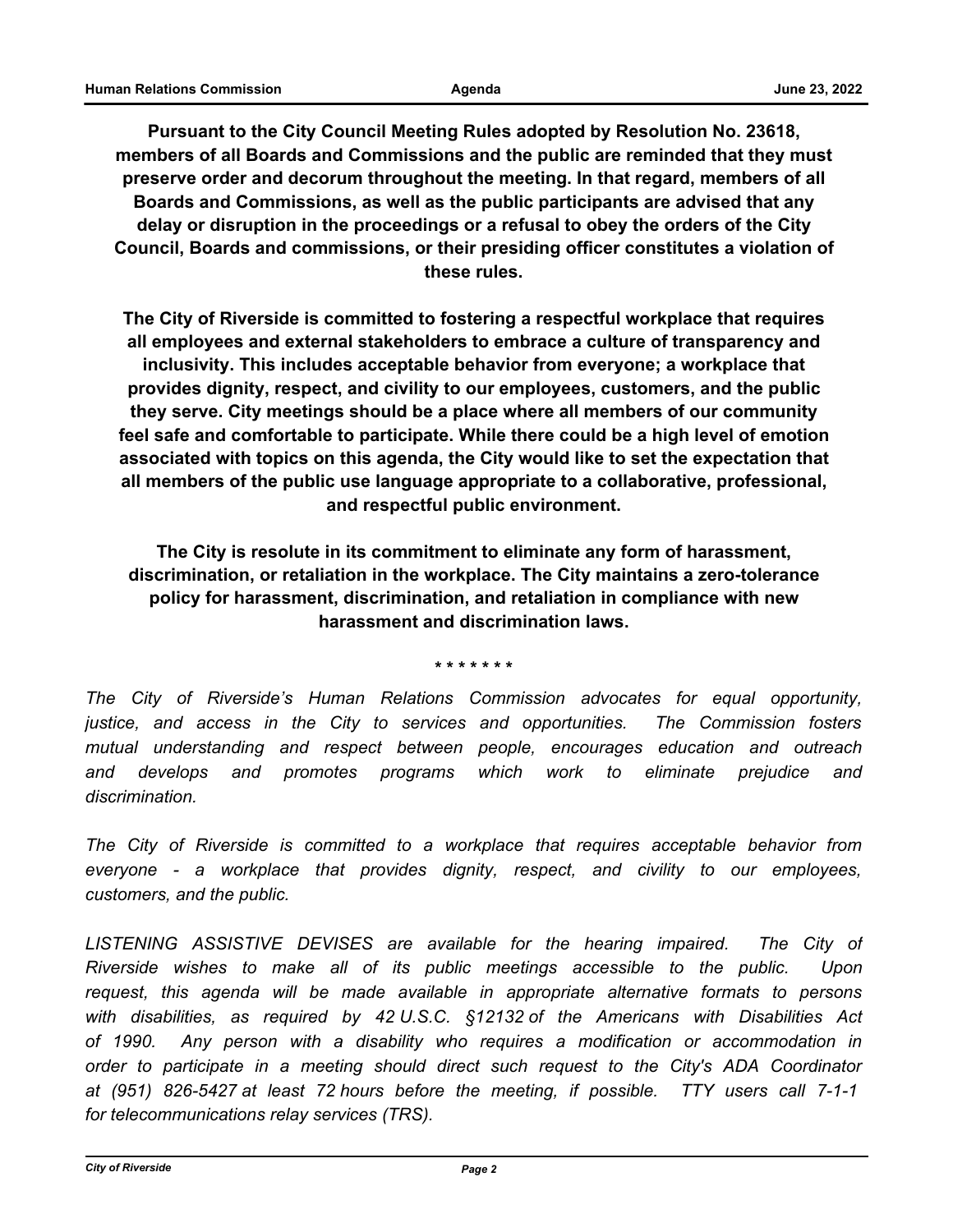*Agenda related writings or documents provided to the Commission are available for public inspection at www.RiversideCA.gov/Meeting and in the binder located at the entrance of the meeting room while the meeting is in session.*

PLEASE NOTE--The numerical order of items on this agenda is for convenience of *reference. Items may be taken out of order upon request of the Commission Members.*

6 P.M.

CALL TO ORDER

PLEDGE OF ALLEGIANCE TO THE FLAG

SECRETARY CALLS ROLL

#### PUBLIC COMMENT

*Audience participation is encouraged. Public comments are limited to 3 minutes.*

1 To comment on any matters within the jurisdiction of the Human Relations Commission, you are invited to participate in person or call at (669) 900-6833 and enter Meeting ID: 926 9699 1265. Press \*9 to be placed in the queue to speak. Individuals in the queue will be prompted to unmute by pressing \*6 when you are ready to speak.

To participate via ZOOM, use the following link: https://zoom.us/j/92696991265, select the "raise hand" function to request to speak. An on-screen message will prompt you to "unmute" and speak.

#### CONSENT CALENDAR

*All matters listed under the CONSENT CALENDAR are considered routine by the Human Relations Commission and may be enacted by one motion in the form listed below. There will be no separate discussion of these items unless, before the Human Relations Commission votes on the motion to adopt, Members of the Human Relations Commission or staff, request specific items be removed from the Consent Calendar for separate action. Removed consent items will be discussed immediately after adoption of the balance of the Consent Calendar.*

2 Minutes of May 26, 2022

*Attachments:* [Minutes](http://riversideca.legistar.com/gateway.aspx?M=F&ID=24caf293-7cee-4407-bab9-2fed1b25ee0b.docx)

#### DISCUSSION CALENDAR

*Audience participation is encouraged. Public comments are limited to 3 minutes. By*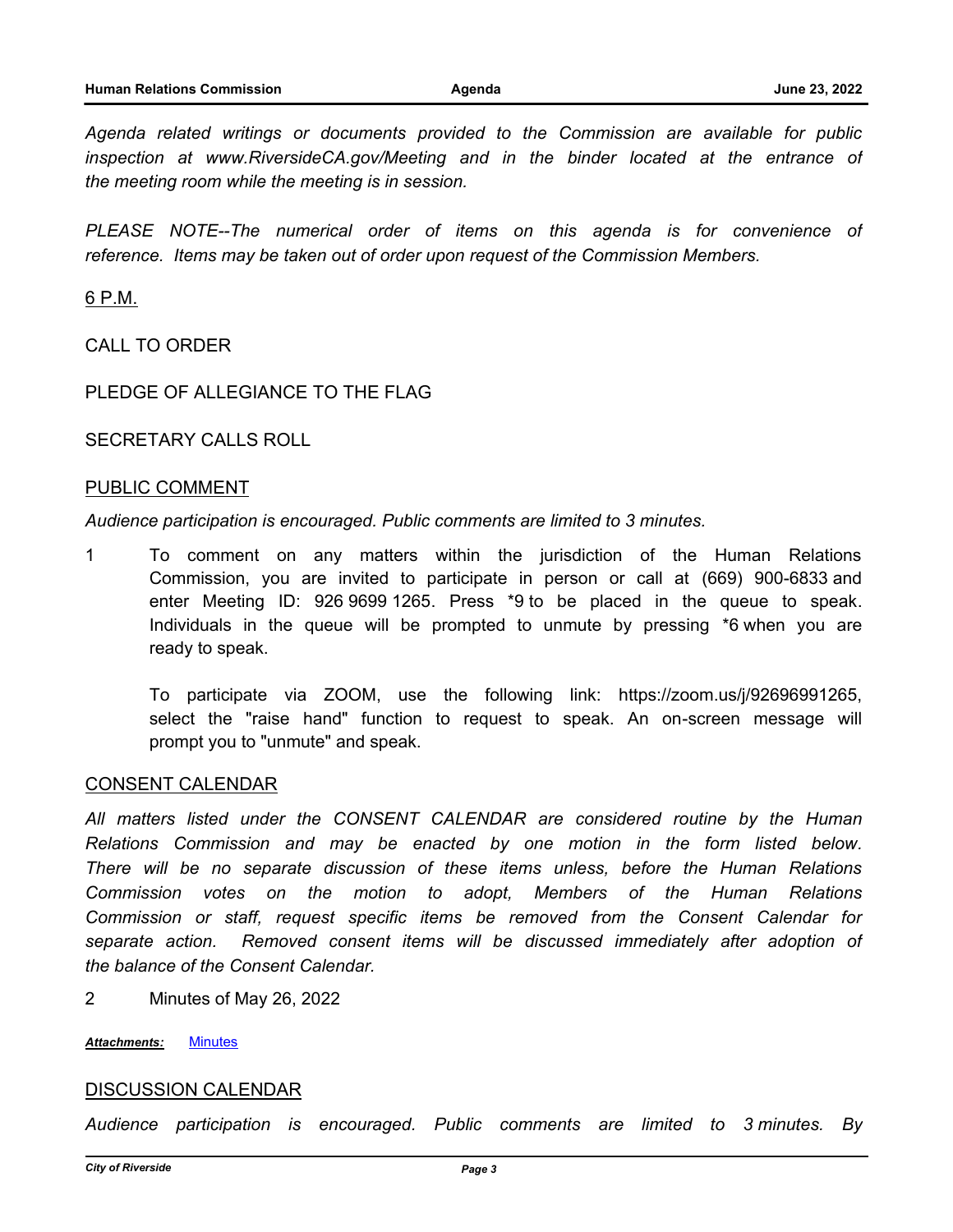*phone: press \*9 to be placed in the queue to speak when the discussion item is called. By Zoom: select the "raise hand" function to request to speak. An on-screen message will prompt you to "unmute" and speak.*

3 Fair Chance Housing Ordinance addressing housing discrimination against formerly incarcerated people presentation by Starting Over, Inc. – Recommend to Housing and Homelessness Committee that City Council adopt a Riverside Fair Chance Housing Ordinance with same level of protection offered by Berkeley Fair Chance Housing Ordinance and direct Human Relations Commission to collaborate with Starting Over, Inc., to support adoption of such ordinance

**[Report](http://riversideca.legistar.com/gateway.aspx?M=F&ID=9ea47a34-6d94-4b0c-8eb2-57290842285b.docx)** *Attachments:*

> [Berkeley Ordinance Text](http://riversideca.legistar.com/gateway.aspx?M=F&ID=dcf231f9-c5a1-4d1a-8f54-2f33e0de05bc.pdf) **[Presentation](http://riversideca.legistar.com/gateway.aspx?M=F&ID=9e97fa4b-390d-49d0-9e64-0ea795e6ffb2.pdf)**

4 Absences from Human Relations Commission meeting on May 26, 2022, of Commissioners Wright, Scoggins, Imaku, Harmoush, and Shirley

*Attachments:* [Report](http://riversideca.legistar.com/gateway.aspx?M=F&ID=5baf2820-0eeb-4ebb-aa1e-3a1fdeb81447.docx)

- 5 Annual review of Code of Ethics and Conduct for elected officials and members of appointed boards, commissions, and committees to provide recommended changes to Board of Ethics
- [Report](http://riversideca.legistar.com/gateway.aspx?M=F&ID=c1fb3d2c-fa04-4912-8ab4-956ab29a21b7.docx) *Attachments:*

[RMC Chapter 2.78](http://riversideca.legistar.com/gateway.aspx?M=F&ID=fd343a7c-960e-4905-8db7-2266fbcd7031.pdf)

6 Discussion of Human Relations Commission Annual Report to City Council concerning Human Relations

#### COMMUNICATIONS

- 7 Human Relations Commission staff updates
- 8 Items for future Human Relations Commission consideration as requested by members of the Commission

Future agenda item requests are not guaranteed to be included on the most immediately following agenda, rather, they are to be included at any future date reliant on staff availability and agenda report needs.

*\* \* \* \* \* \* \* \* \**

*The next Human Relations Commission meeting is scheduled for Thursday, July 28, 2022, at 6 p.m.*